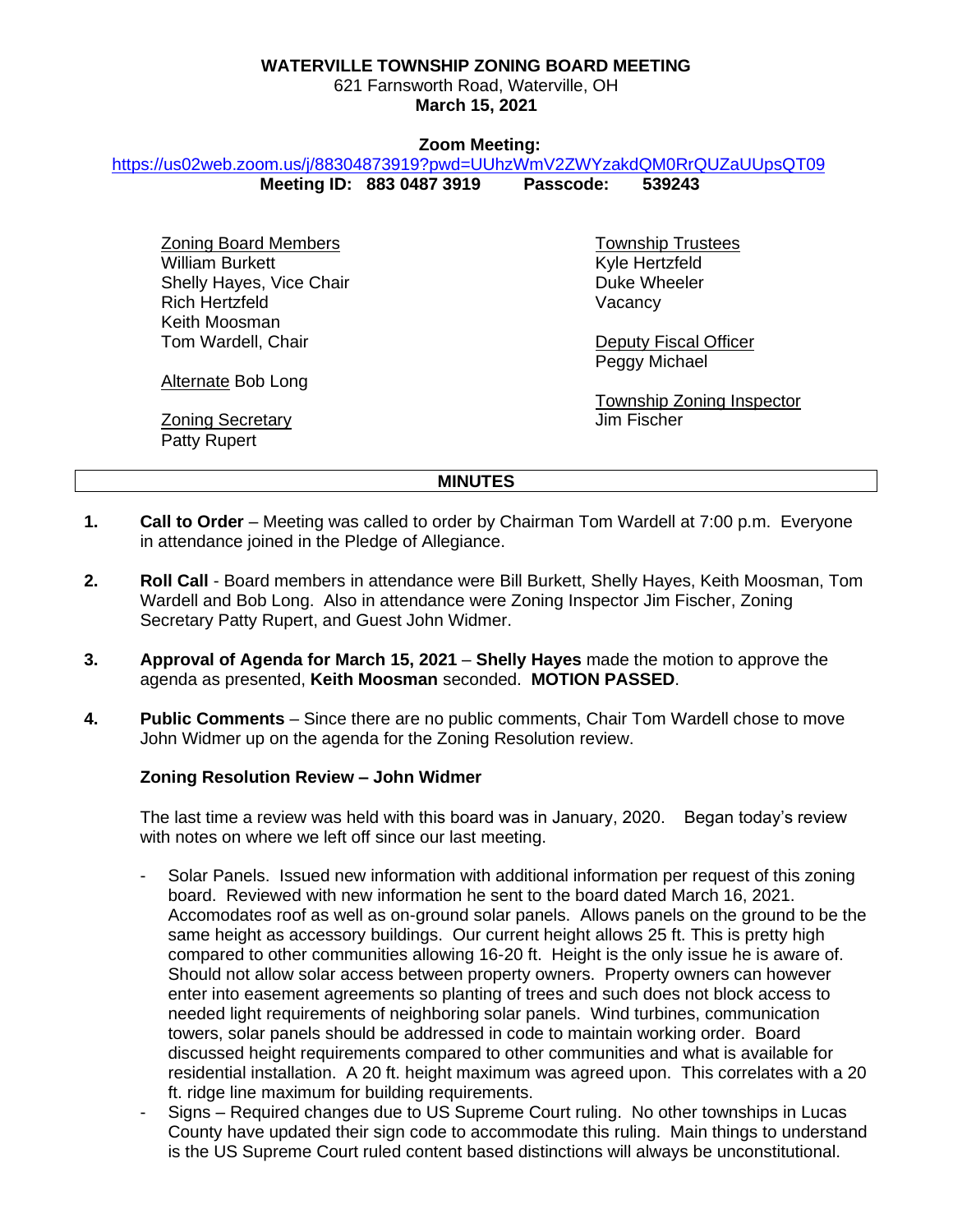Also, sign codes must be content neutral. Base it on the activity such as a property is for sale. After sold, it needs to be removed. Most of the revisions deal with non-commercial content. The Supreme Court ruling was based on non-commercial content. Key points to remember is square footage requirements and duration. (ie. Developer open house for new homes.) Tried to make language as neutral as possible. Only inconsistency is on page 12-3 regarding temporary signs. Section 12.5.c.4, Banner Definition was moved from definitions as it really belongs in codes. Added the 30 days per year restriction to be consistent with #1 in Temporary Signs. Should all be consistent and treated the same. Political signs are now being called "Bandit" signs. Being used in other communities. 60- Day limit. Could change to 30 days to be consistent with other signs. People generally put up political signs longer than 30 days. Snap, or Yard signs have a 7-Day requirement. On temporary material and not meant to last for long periods of time. Question came up regarding Electronic Message Centers (Section 12.7.c) and how you control brightness distraction to avoid hazard. There is a way to measure lumens and control brightness from day to night. Copied from other townships, this was the bare minimum. You would want equipment certified to use as evidence in case needed for court evidence. Can be expensive. Has detailed criteria for lighting if we want to pursue more detail. Tried very hard not to change intension of our sign code, just wanted to make sure it was content neutral to comply with Supreme Court decision.

- Changing "Special Use Permits" to "Conditional Use". Will now be approved by BZA rather than Township Trustees, to conform with Ohio Revised Code (2015). Other townships have already done this.
- Section 13 is a new section. Common Review Procedures. Introduces procedures all in one place. Attention was called to Section 13.5.3.d. John's thoughts were perhaps this language was too strong for our township. Jim Fischer feels charging twice for a mistake or incomplete site plan is not necessary. John will make changes as discussed. Section 13.5.5 – When application is made in error a refund should be returned to the applicant. Section 13.12.1 gives the Zoning Inspector leeway in allowing insigficant changes to an already completed application.
- Remaining issue to think about for next meeting is our current fee for zoning violation is \$500. Suggesting we change to the maximum allowed by Ohio Revised Code. If a case ever goes to court, it would give our prosecutor some leverage in negotiating a fee. (Section 19.3 - Penalties)
- Patty will send John Widmer mailing addresses for the board so he can send out hard copies of future revisions/sections by mail.
- Zoning Commisison manages the regulations. Patty was wondering when to get the BZA involved in our plans for updates. Presenting draft to BZA will be a great run thru as a precursor to public hearings.
- Air B&B rentals was a previous discussion. The zoning board would like to deter these in the township. Any current Air B&Bs would be grandfathered. John will work on language. Use depends on how active an owner has been in there use. One particular issue is the township does not have enough resources to make sure these properties are properly inspected.
- Deck information appears to be missing from our regulations. John will offer some suggestions.
- Recreational RV Parks township would like to make this a prohibited use. If the BZA decides not to grant use of these parks, the township can keep a book of records of these directives and interpretations of the zoning code.
- Medical Marijuana Facilities ORC now allows municipalities and township to regulate. John will put a place in the code for it. He will come up with language to either regulate or prohibit. Feels it needs to be addressed.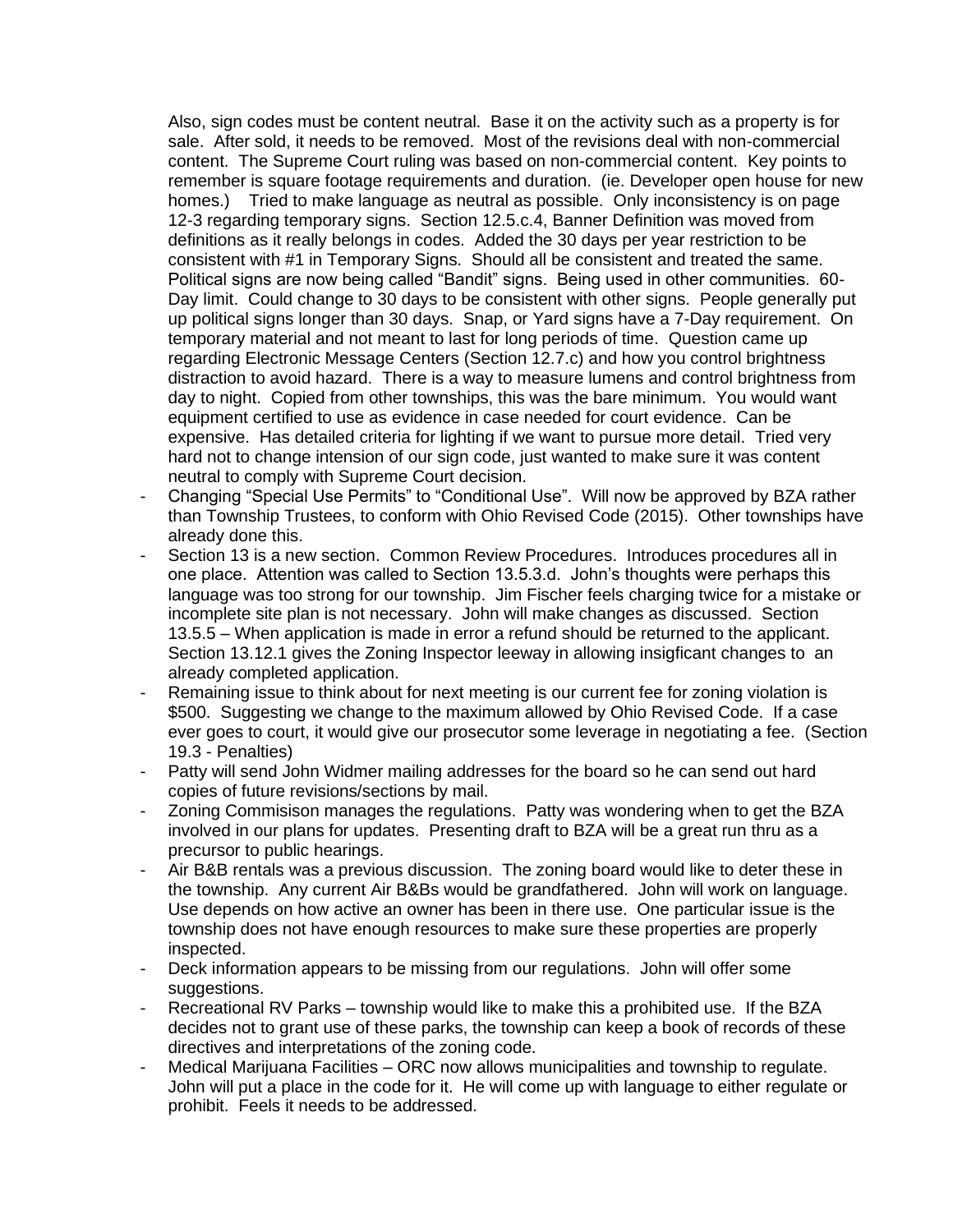- Alternates to both boards can be addressed in the zoning code according to ORC.
- **5. Review Meeting Minutes** February 15, 2020 **Keith Moosman** made the motion to approve the minutes as submitted, **Shelly Hayes** seconded. **MOTION PASSED**.

# **6. Correspondence – Patty Rupert** - None

## **7. Zoning Inspectors Report – Jim Fischer**

Permit No. 005 – new home permit for Seneca Builders (spec. home) 8531 Valley Gate, Lot 50, Plat 3, Coventry Glen Waterville, Oh 43566 Agent – Karen Hensley Agent Collected \$250.00 Ck. No. 10636 Permit No. 006 – new home permit for Joseph and Jennifer Sobczak 6334 Josie Court (Telluride) Waterville, Oh 43566 Agent – Nicki, Josh Doyle Homes Collected \$250.00 Ck. No. 4911 Permit No. 007 – new home permit for Matthew and Sara Lyn Cooper 8473 Justin Lane, (Crimson Hollow) Waterville, Oh 43566 Agent – Nicki , Josh Doyle Homes Collected \$250.00 Ck. No. 4942 Permit No. 008 – new fence permit for David Potts 6547 Hutchinson Drive Waterville, Oh 43566 Collected \$50.00 Ck. No. 2882

02-17-2021 – I spoke with Kevin, from the Verizon office in Pennsylvania. He was inquiring if a permit was required to replace an existing satellite antenna on their cell tower. It is normal maintenance, not anything new. No additional permit is necessary.

Discussion took place on what constitutes routine maintenance (no permit) and what is considered a major upgrade requiring a permit. Need to be consistent with Cell Towers, Wind Turbines, Radio Towers, etc.

03-10-2021 – I spoke with Steve Haile who lives in Coventry Glen about accessory building setback requirements, etc. Also advised to check with their HOA to see accessory buildings are allowed. He will contact me when he is ready for a permit.

**8. Zoning Resolution Review** – Covered under public comments.

# **9. Old Business – Special Use Permit Review**

a. Letters to Permit Holders – Letters went out to the two horse boarding and training facilities. Permit Numbers Z22-C107 & Z22-C73. A return form was included for the permit holder to update contact information and to indicated whether or not this is still a valid operation. Remainder of letters can be sent out as those permits are reviewed. Bill Burkett stated we